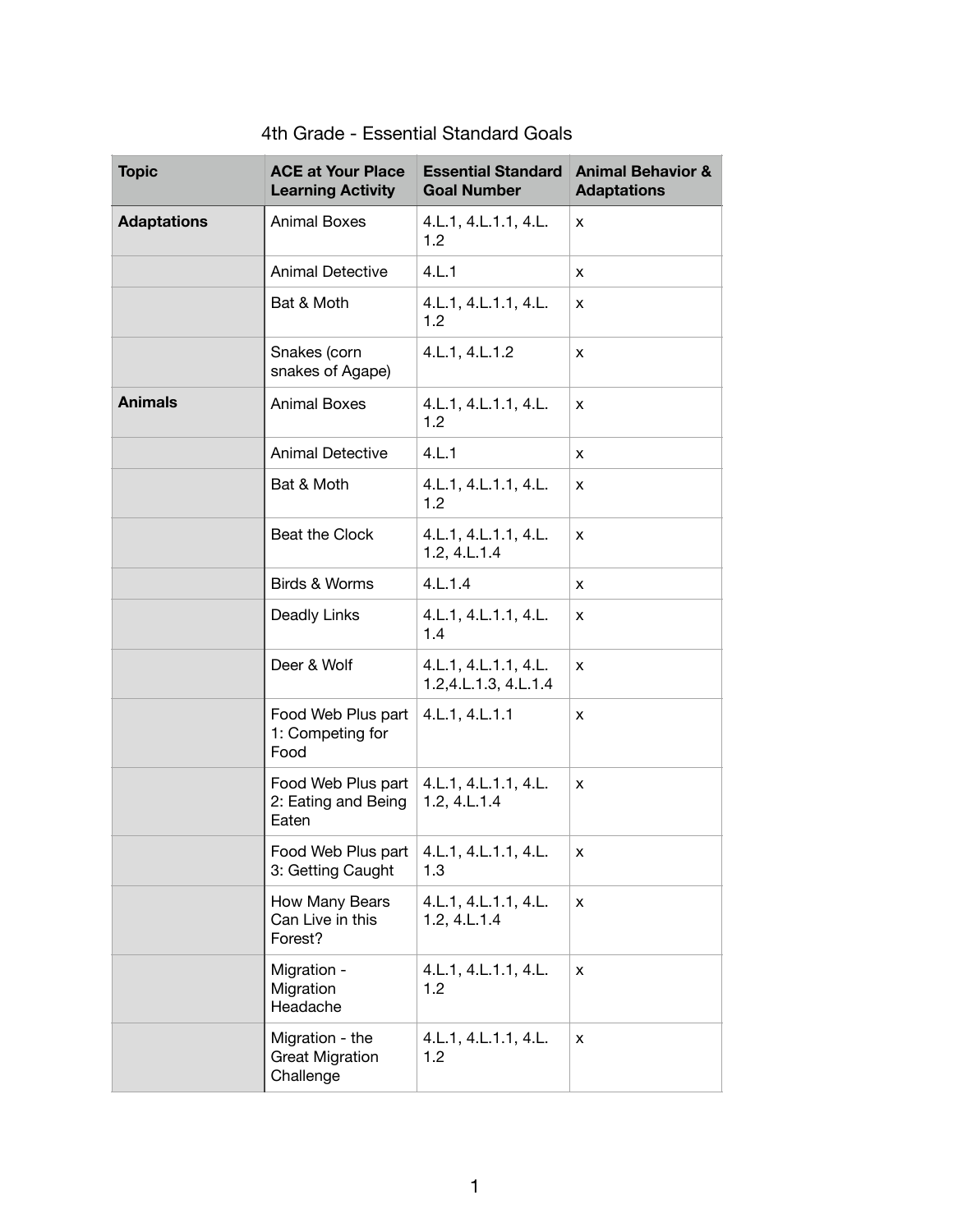| <b>Topic</b>                                 | <b>ACE at Your Place</b><br><b>Learning Activity</b>     | <b>Essential Standard</b><br><b>Goal Number</b>    | <b>Animal Behavior &amp;</b><br><b>Adaptations</b> |
|----------------------------------------------|----------------------------------------------------------|----------------------------------------------------|----------------------------------------------------|
|                                              | Oh, Deer                                                 | 4.L.1, 4.L.1.1, 4.L.<br>1.4                        | x                                                  |
|                                              | Quick Frozen<br>Critters (outdoor<br>play area required) | 4.L.1, 4.L.1.1, 4.L.<br>$1.2, 4.$ L. $1.4$         | X                                                  |
|                                              | Snakes (corn<br>snakes of Agape)                         | 4.L.1, 4.L.1.2                                     | x                                                  |
| <b>Conservation</b>                          | Recycling Game                                           | 4.L.1.3                                            | x                                                  |
|                                              | <b>Trash Stash</b>                                       | 4.L.1.3                                            | x                                                  |
|                                              | Water Quality - Ask<br>the Bugs                          | 4.L.1, 4.L.1.1                                     | x                                                  |
| <b>Cycles</b>                                | Beat the Clock                                           | 4.L.1, 4.L.1.1, 4.L.<br>1.2, 4.L.1.4               | X                                                  |
| <b>Habitat</b>                               | Beat the Clock                                           | 4.L.1, 4.L.1.1, 4.L.<br>1.2, 4.L.1.4               | X                                                  |
|                                              | How Many Bears<br>Can Live in this<br>Forest?            | 4.L.1, 4.L.1.1, 4.L.<br>$1.2, 4.$ L. $1.4$         | X                                                  |
|                                              | Migration -<br>Migration<br>Headache                     | 4.L.1, 4.L.1.1, 4.L.<br>1.2                        | x                                                  |
|                                              | Oh, Deer                                                 | 4.L.1, 4.L.1.1, 4.L.<br>1.4                        | X                                                  |
|                                              | Water Quality - Ask<br>the Bugs                          | 4.L.1, 4.L.1.1                                     | X                                                  |
| Interdependence/<br><b>Interrelationsips</b> | Bat & Moth                                               | 4.L.1, 4.L.1.1, 4.L.<br>1.2                        | x                                                  |
|                                              | Beat the Clock                                           | 4.L.1, 4.L.1.1, 4.L.<br>$1.2, 4.$ L. $1.4$         | X                                                  |
|                                              | Birds & Worms                                            | 4.L.1.4                                            | x                                                  |
|                                              | Deadly Links                                             | 4.L.1, 4.L.1.1, 4.L.<br>1.4                        | x                                                  |
|                                              | Deer & Wolf                                              | 4.L.1, 4.L.1.1, 4.L.<br>1.2, 4. L. 1.3, 4. L. 1. 4 | X                                                  |
|                                              | Food Web Plus part<br>1: Competing for<br>Food           | 4.L.1, 4.L.1.1                                     | x                                                  |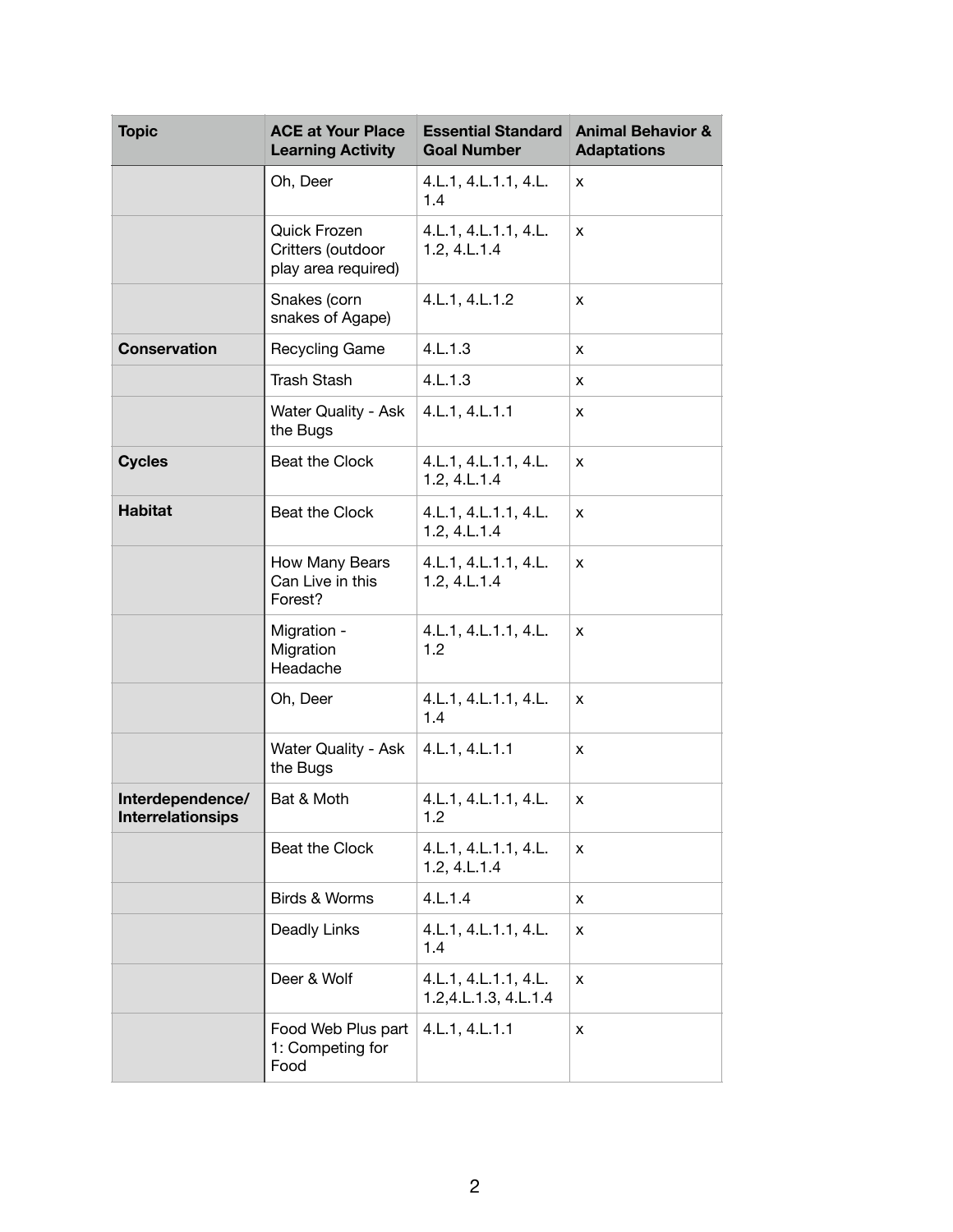| <b>Topic</b>                                 | <b>ACE at Your Place</b><br><b>Learning Activity</b>     | <b>Essential Standard</b><br><b>Goal Number</b>     | <b>Animal Behavior &amp;</b><br><b>Adaptations</b> |
|----------------------------------------------|----------------------------------------------------------|-----------------------------------------------------|----------------------------------------------------|
|                                              | Food Web Plus part<br>2: Eating and Being<br>Eaten       | 4.L.1, 4.L.1.1, 4.L.<br>$1.2, 4.$ L. $1.4$          | X                                                  |
|                                              | Food Web Plus part<br>3: Getting Caught                  | 4.L.1, 4.L.1.1, 4.L.<br>1.3                         | X                                                  |
|                                              | How Many Bears<br>Can Live in this<br>Forest?            | 4.L.1, 4.L.1.1, 4.L.<br>$1.2, 4.$ L. $1.4$          | X                                                  |
|                                              | Migration - Great<br><b>Migration Challenge</b>          | 4.L.1, 4.L.1.1, 4.L.<br>1.2                         | x                                                  |
|                                              | Migration -<br>Migration<br>Headache                     | 4.L.1, 4.L.1.1, 4.L.<br>1.2                         | X                                                  |
|                                              | Oh, Deer                                                 | 4.L.1, 4.L.1.1, 4.L.<br>1.4                         | x                                                  |
|                                              | Quick Frozen<br>Critters (outdoor<br>play area required) | 4.L.1, 4.L.1.1, 4.L.<br>1.2, 4.L.1.4                | X                                                  |
|                                              | Snakes (corn<br>snakes of Agape)                         | 4.L.1, 4.L.1.2                                      | X                                                  |
|                                              | <b>Wetland Metaphors</b>                                 | 4.L.1, 4.L.1.1, 4.L.<br>1.3                         | X                                                  |
| <b>Plants</b>                                | <b>Wetland Metaphors</b>                                 | 4.L.1, 4.L.1.1, 4.L.<br>1.3                         | x                                                  |
| <b>Predator/Prey</b><br><b>Relationships</b> | <b>Animal Boxes</b>                                      | 4.L.1, 4.L.1.1, 4.L.<br>1.2                         | X                                                  |
|                                              | <b>Animal Detective</b>                                  | 4.L.1                                               | х                                                  |
|                                              | Bat & Moth                                               | 4.L.1, 4.L.1.1, 4.L.<br>1.2                         | x                                                  |
|                                              | Birds & Worms                                            | 4.L.1.4                                             | x                                                  |
|                                              | Deadly Links                                             | 4.L.1, 4.L.1.1, 4.L.<br>1.4                         | x                                                  |
|                                              | Deer & Wolf                                              | 4.L.1, 4.L.1.1, 4.L.<br>1.2, 4. L. 1. 3, 4. L. 1. 4 | x                                                  |
|                                              | Food Web Plus part<br>1: Competing for<br>Food           | 4.L.1, 4.L.1.1                                      | x                                                  |